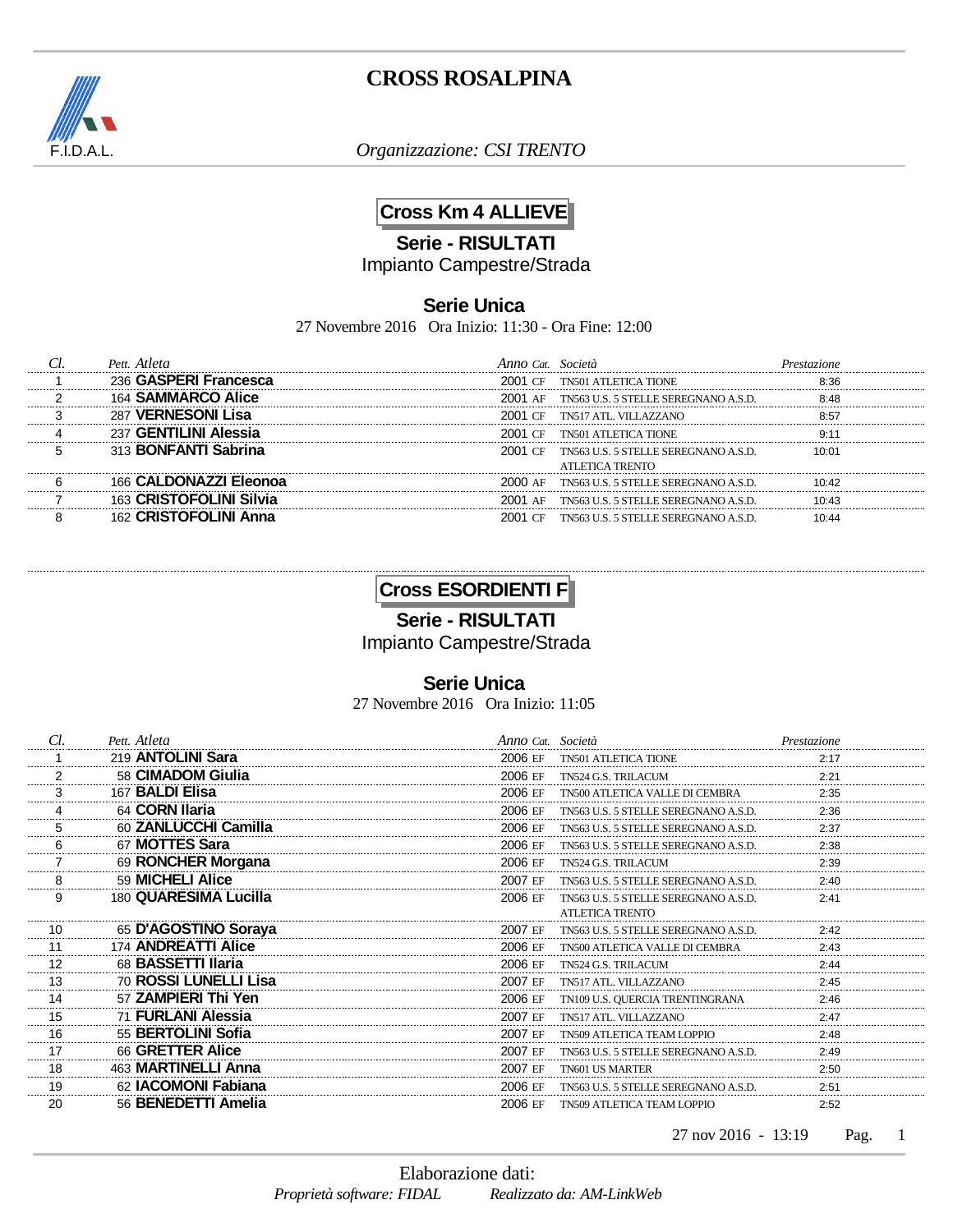

*Organizzazione: CSI TRENTO*

# **Cross CUCCIOLE 08-09**

## **Serie - RISULTATI** Impianto Campestre/Strada

### **Serie Unica**

27 Novembre 2016 Ora Inizio: 12:00

| .  | Pett. Atleta            | Anno Cat. Società |                                      |      |
|----|-------------------------|-------------------|--------------------------------------|------|
|    | 26 DELLADIO Marianna    | 2008 EF           | TN561 US CORNACCI TESERO ASD         | 1:34 |
|    | 34 TAHIR Tassnim        | 2009 FF           | TN563 U.S. 5 STELLE SEREGNANO A.S.D. | 1:36 |
|    | 35 CASSARO Anna         | 2008 FF           | TN517 ATL VILLAZZANO                 | ':38 |
|    | 168 TONDINI Federica    | 2009 FF           | TN500 ATI FTICA VALLE DI CEMBRA      | ∙4∩  |
|    | 29 COSTA Anna           | 2008 FF           | TN562 JUNIOR SPORT AVIO              | 1.42 |
|    | 256 PICCOLI Aurora      | 2009 EF           | TN103 ATLETICA CLARINA TRENTINO      | 1.43 |
|    | 31 DALLAGO Giulia       | 2009 EF           | TN563 U.S. 5 STELLE SEREGNANO A.S.D. |      |
|    | 32 FRUET Valentina      | 2009 EF           | TN563 U.S. 5 STELLE SEREGNANO A.S.D. | 1.45 |
|    | 33 LISSONI Beatrice     | 2009 FF           | TN563 U.S. 5 STELLE SEREGNANO A.S.D. | 1.46 |
|    | 30 DALENA Valentina     | 2008 FF           | TN563 U.S. 5 STELLE SEREGNANO A S D  | 1.47 |
|    | 27 GIULIANI Elena       | 2009 FF           | TN562. II INIOR SPORT AVIO           | ۰48  |
| 12 | 28 GIULIANI Emma        | 2009 F.F          | TN562 JUNIOR SPORT AVIC              | ∣∙⊿a |
| 13 | 37 DYKOPAVLENKO Alessia | 2009 EF           | TN517 ATL. VILLAZZANO                | 1.50 |
|    | 36 ROSSI LUNELLI Laura  | 2009 EF           | TN517 ATL. VILLAZZANO                |      |
| 15 | 181 GOTTARDI Benedetta  | 2009 FF           | TN500 ATLETICA VALLE DI CEMBRA       | 1:52 |
|    | 25 RASPADORI Anna       | 2009 FF           | TN509 ATLETICA TEAM LOPPIO           | 1:53 |

## **Cross Km 6 ALLIEVI**

**Serie - RISULTATI**

Impianto Campestre/Strada

## **Serie Unica**

27 Novembre 2016 Ora Inizio: 13:00

| Pett Atleta                   | A <i>nno Cat Società</i> |                                              |       |
|-------------------------------|--------------------------|----------------------------------------------|-------|
| 158 LA ROSA Alessandro        | 2000 AM                  | TN563 U.S. 5 STELLE SEREGNANO A.S.D.         | 11:50 |
| MUSHTAQ BUTT Nabeel<br>157    |                          | 2000 AM TN103 ATLETICA CLARINA TRENTINO      |       |
| 155 LISSONI Gabriele          |                          | 2001 CM TN563 U.S. 5 STELLE SEREGNANO A.S.D. | 12.26 |
| <b>ANDRETTI Gabriele</b>      | 2000 AM                  | TN103 ATI ETICA CLARINA TRENTINO             |       |
| 142 RICCARDI Mirco            |                          | 2001 AM TN524 G.S. TRILACUM                  | 12.38 |
| 390 SILVESTRI Davide          |                          | 2001 CM TN103 ATLETICA CLARINA TRENTINO      | つ・つの  |
| 179 ZIGLIO Simone             |                          | 2000 AM TN563 U.S. 5 STELLE SEREGNANO A.S.D. | 12.40 |
|                               |                          | ATLETICA TRENTO                              |       |
| <b>STEDILE Martino</b><br>161 |                          | 2000 AM TN563 U.S. 5 STELLE SEREGNANO A.S.D. | 12.41 |
| <b>MARCHESE Andrea</b>        |                          | 2001 AM TN563 U.S. 5 STELLE SEREGNANO A.S.D. |       |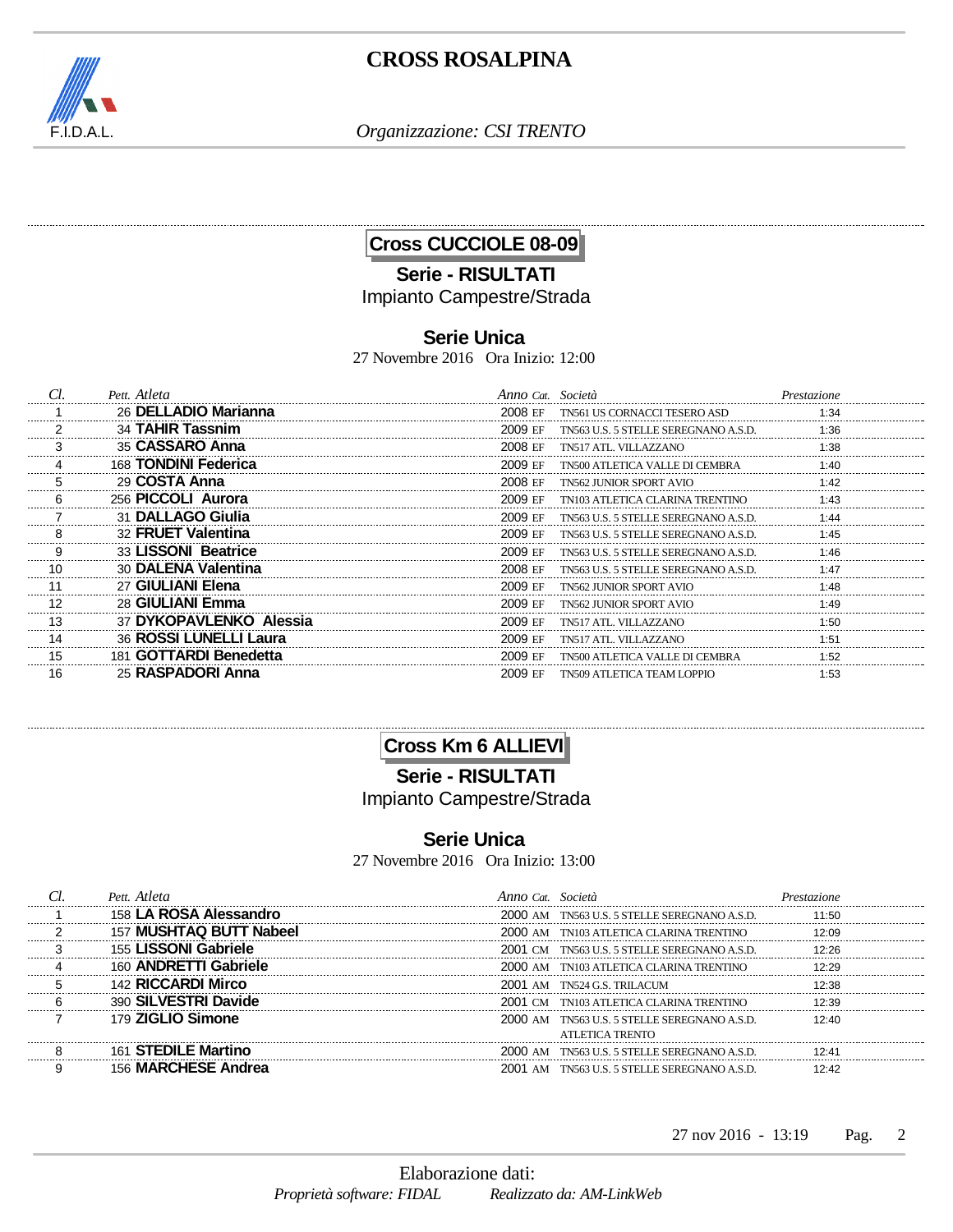

*Organizzazione: CSI TRENTO*

## **Cross ESORDIENTI M**

## **Serie - RISULTATI** Impianto Campestre/Strada

### **Serie Unica**

27 Novembre 2016 Ora Inizio: 11:10

|         | Pett. Atleta              | Anno Cat. Società                                | Prestazione |
|---------|---------------------------|--------------------------------------------------|-------------|
|         | 218 SARTORI Tommaso       | 2006 EM<br><b>TN501 ATLETICA TIONE</b>           | 2:12        |
|         | 49 DYKOPAVLENKO Nicola    | 2007 FM<br>TN517 ATL. VILLAZZANO                 | 2:13        |
|         | 41 MELO Francesco         | 2007 FM<br>TN563 U.S. 5 STELLE SEREGNANO A S D   | 2:22        |
|         | 51 BERTOLDI Francesco     | 2006 FM<br>TN517 ATL VILLAZZANO                  | 2:30        |
|         | 52 BRAGAGNA Niccolo       | 2006 FM<br>TN517 ATL VILLAZZANO                  | 2:31        |
|         | 387 CALLIARI Marco        | 2007 F.M<br>TN563 U.S. 5 STELLE SEREGNANO A.S.D. | 2:32        |
|         | 386 BASSETTI Alessandro   | 2007 EM<br>TN563 U.S. 5 STELLE SEREGNANO A.S.D.  | 2:33        |
|         | 176 GOTTARDI Sergio       | 2006 EM<br>TN500 ATLETICA VALLE DI CEMBRA        | 2:34        |
|         | 40 FRONER Riccardo Piero  | 2007 EM<br>TN563 U.S. 5 STELLE SEREGNANO A.S.D.  | 2:35        |
| 10      | 178 TONDINI Sebastiano    | 2006 EM<br>TN500 ATLETICA VALLE DI CEMBRA        | 2:36        |
| 11      | 38 SAMMARCO Raffaele      | 2007 EM TN563 U.S. 5 STELLE SEREGNANO A.S.D.     | 2:37        |
| 12<br>. | 388 DAPRA Giovanni        | 2007 EM TN517 ATL. VILLAZZANO                    | 2:38        |
| 13      | 53 GIACOMONI Francesco    | 2006 EM TN517 ATL. VILLAZZANO                    |             |
| 14      | 44 TESSARO Riccardo       | 2007 EM<br>TN562 JUNIOR SPORT AVIO               | 2:40        |
| 15      | 177 BASSETTI Massimiliano | 2006 EM<br>TN500 ATLETICA VALLE DI CEMBRA        | 2:41        |
| 16      | 45 BORTOLOTTI Nicola      | 2006 EM<br>TN563 U.S. 5 STELLE SEREGNANO A.S.D.  | 2:42        |
| 17      | 46 DALLAGO Roberto        | 2007 FM<br>TN563 U.S. 5 STELLE SEREGNANO A.S.D.  | 2.43        |
|         | 47 FACCHINELLI Gabrieele  | 2007 FM<br>TN563 U.S. 5 STELLE SEREGNANO A.S.D.  | 2.44        |

## **Cross CUCCIOLI**

**Serie - RISULTATI**

Impianto Campestre/Strada

#### **Serie Unica**

27 Novembre 2016 Ora Inizio: 11:20

| <b>GIRARDINI Nicola</b>       | 2008 EM | TN501 ATLETICA TIONE                         |  |
|-------------------------------|---------|----------------------------------------------|--|
| 18 LEONARDI Martino           |         | 2008 EM TN563 U.S. 5 STELLE SEREGNANO A S.D. |  |
| 187 COPAT Lorenzo             |         | 2008 EM TN563 U.S. 5 STELLE SEREGNANO A.S.D. |  |
| 23 <b>BOMARSI Filippo</b>     |         | 2008 EM TN517 ATL. VILLAZZANO                |  |
| 20 <b>NOTO</b> Andrea         |         | 2009 EM TN563 U.S. 5 STELLE SEREGNANO A.S.D. |  |
| 21 SCARTEZZINI Alessio        | 2009 EM | TN563 U.S. 5 STELLE SEREGNANO A.S.D.         |  |
| 16 GAZZINI Luca               |         | 2009 EM TN509 ATLETICA TEAM LOPPIO           |  |
| 240 PICCOL Brvan              |         | 2009 EM TN103 ATLETICA CLARINA TRENTINO      |  |
| <b>FORTEMURATO Alessandro</b> |         | 2009 EM TN563 U.S. 5 STELLE SEREGNANO A.S.D. |  |

 $27 \text{ nov } 2016 - 13:19$  Pag. 3 Pag.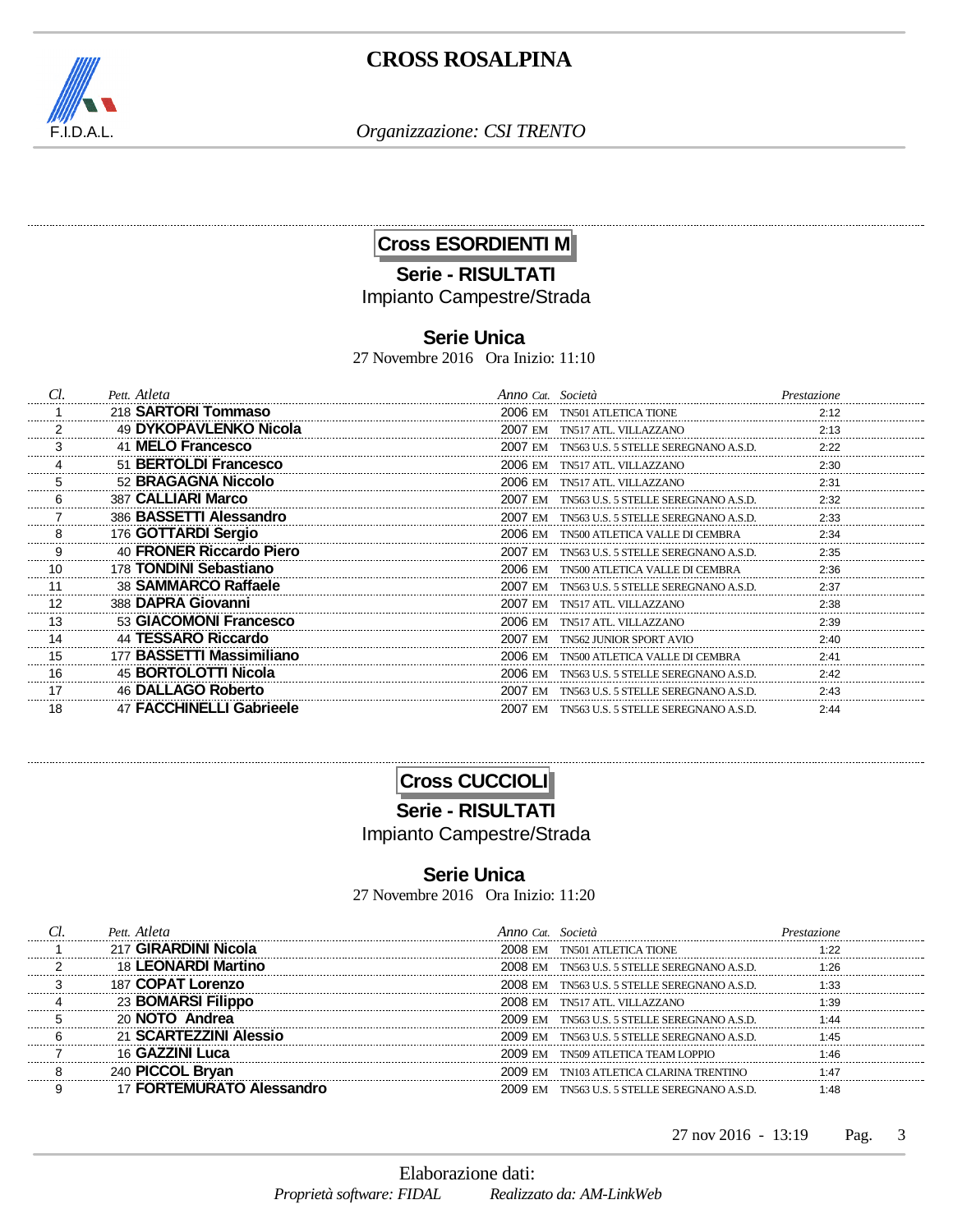

*Organizzazione: CSI TRENTO*

**Cross Km 4 JUNIOR F**

**Serie - RISULTATI**

Impianto Campestre/Strada

## **Serie Unica**

27 Novembre 2016 Ora Inizio: 11:30 - Ora Fine: 12:00

| Pett. Atleta         | Anno Cat. | Società                              | Prestazione |
|----------------------|-----------|--------------------------------------|-------------|
| <b>PALUMBO Linda</b> | 1999 AF   | TN103 ATLETICA CLARINA TRENTINO      | 2:29ء       |
| <b>BONALDA Erica</b> | 1998 IF   | TN103 ATLETICA CLARINA TRENTINO      | 13:18       |
|                      | 1998 IF   | TN563 U.S. 5 STELLE SEREGNANO A.S.D. | 14:20       |
|                      | 1999 AF   | TN103 ATLETICA CLARINA TRENTINO      | 14:38       |

## **Cross RAGAZZE**

**Serie - RISULTATI**

Impianto Campestre/Strada

### **Serie Unica**

20 Novembre 2016 Ora Inizio: 10:40

| Cl.     | Pett. Atleta            | Anno Cat. Società |                                      | Prestazione |
|---------|-------------------------|-------------------|--------------------------------------|-------------|
|         | 93 DEMATTE' Nancy       | 2004 RF           | TN563 U.S. 5 STELLE SEREGNANO A.S.D. | 4:53        |
|         | 94 FACCHINELLI Beatrice | 2004 RF           | TN563 U.S. 5 STELLE SEREGNANO A.S.D. | 5:05        |
|         | 96 DELLADIO Noemi       | 2005 EF           | TN561 US CORNACCI TESERO ASD         | 5:09        |
|         | 97 CARPELLA Fabiana     | 2004 RF           | TN561 US CORNACCI TESERO ASD         | 5:13        |
|         | 99 BAZZOLI Annalisa     | 2004 RF           | TN107 G.S. BONDO                     | 5:15        |
|         | 188 GOTTARDI Angelica   | 2004 RF           | TN500 ATLETICA VALLE DI CEMBRA       | 5:16        |
|         | 125 LARCHER Martina     | 2004 RF           | TN524 G.S. TRILACUM                  | 5:17        |
|         | 129 REVOLTI Francesca   | 2004 RF           | TN650 GS MARZOLA                     | 5:18        |
|         | 130 MANZANA Camilla     | 2004 RF           | TN509 ATLETICA TEAM LOPPIO           | 5:19        |
| 10      | 255 MUSHTAQ BUTT Hifza  | 2005 EF           | TN103 ATLETICA CLARINA TRENTINO      | 5:20        |
| 11      | 165 VELO Emma           | 2004 RF           | TN563 U.S. 5 STELLE SEREGNANO A.S.D. | 5:21        |
| 12      | 124 BAZZOLI Emily       | 2004 RF           | TN107 G.S. BONDO                     | 5:22        |
| 13      | 91 CAPPELLETTI Laura    | 2005 RF           | TN524 G.S. TRILACUM                  | 5:23        |
| 14      | 128 CICE Micol          | 2005 RF           | TN563 U.S. 5 STELLE SEREGNANO A.S.D. | 5:24        |
| 15<br>. | 92 STENICO Anna         | 2004 RF           | TN563 U.S. 5 STELLE SEREGNANO A.S.D. | 5:25        |
| 16      | 134 DALFOVO Francesca   | 2004 RF           | TN563 U.S. 5 STELLE SEREGNANO A.S.D. | 5:26        |
| 17      | 131 ARMANI Sonia        | 2005 RF           | <b>TN562 JUNIOR SPORT AVIO</b>       | 5:27        |
| 18      | 98 DEBIASI Viola        | 2005 EF           | <b>TN562 JUNIOR SPORT AVIO</b>       | 5:28        |
| 19      | 126 VERGOT Sofia        | 2004 RF           | TN107 G.S. BONDO                     | 5:29        |
| 20      | 127 VERGOT Isabella     | 2004 RF           | TN107 G.S. BONDO                     | 5:30        |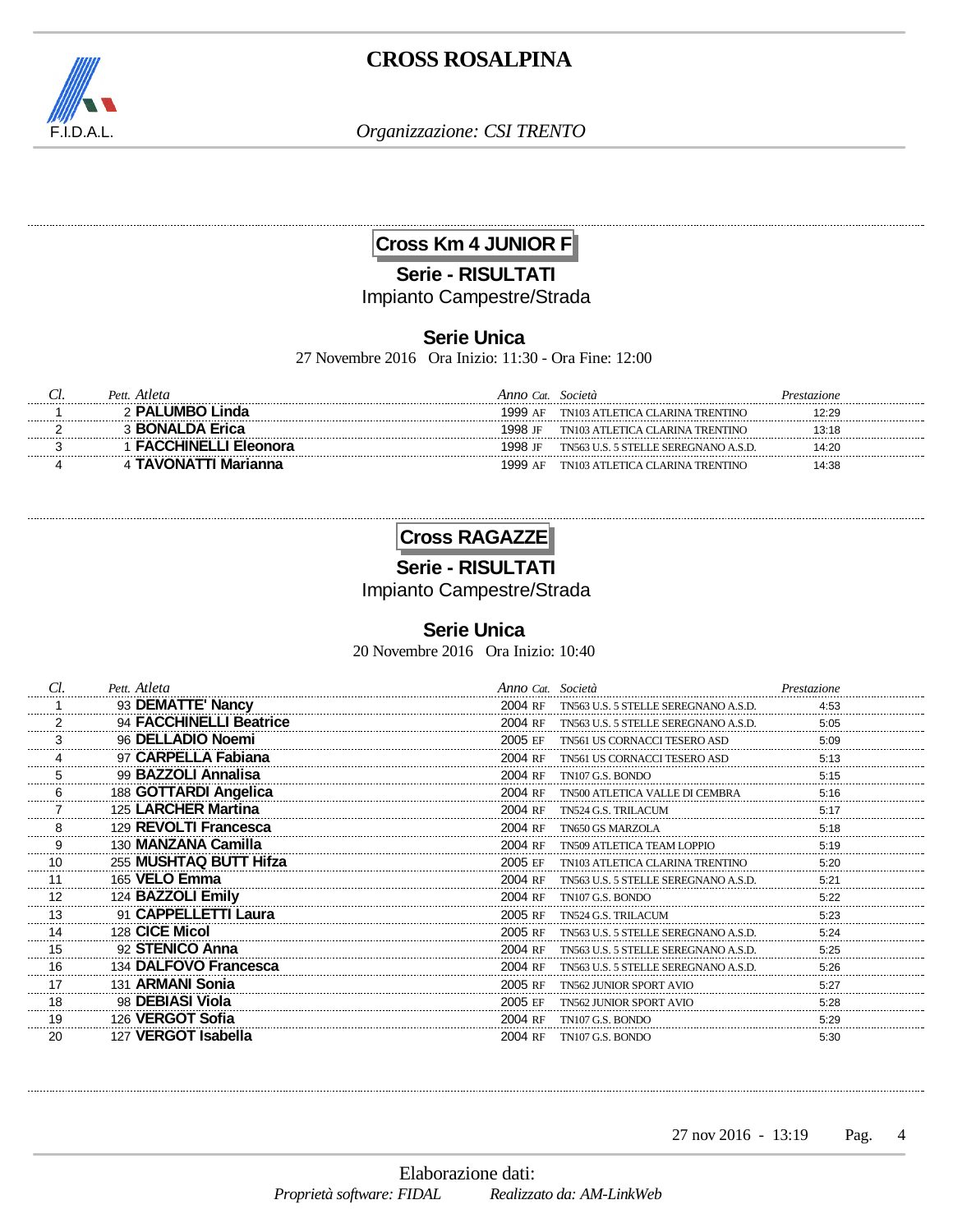

*Organizzazione: CSI TRENTO*

## **Cross Km 6 JUNIOR M**

**Serie - RISULTATI**

Impianto Campestre/Strada

### **Serie Unica**

27 Novembre 2016 Ora Inizio: 13:00

| Pett. Atleta         | $\cdot$ Cat       | Società                              | Prestazione |
|----------------------|-------------------|--------------------------------------|-------------|
| 464 ANESI Stefano    | 1998 IM           | TN500 ATLETICA VALLE DI CEMBRA       | 14:00       |
|                      |                   | U.S. QUERCIA TRENTINGRANA            |             |
| <b>ANGELI Davide</b> | 1999 IM           | TN563 U.S. 5 STELLE SEREGNANO A.S.D. | 15:08       |
|                      | 1998 IM           | TN517 ATL. VILLAZZANO                | 18:20       |
| <b>CADEN Matteo</b>  | 1997<br><b>IM</b> | TN562 ILINIOR SPORT AVIO             | 18:2        |

### **Cross RAGAZZI**

# **Serie - RISULTATI**

Impianto Campestre/Strada

#### **Serie Unica**

27 Novembre 2016 Ora Inizio: 11:00

| Cl.                       | Pett. Atleta                | Anno Cat. Società |                                              | Prestazione |
|---------------------------|-----------------------------|-------------------|----------------------------------------------|-------------|
|                           | 227 CAMPIDELLI Gianluca     |                   | 2005 EM TN501 ATLETICA TIONE                 | 4:35        |
| $\overline{\phantom{a}2}$ | 74 VALDUGA Simone           |                   | 2004 RM TN131 LAGARINA CRUS TEAM             | 4:39        |
| $\frac{3}{2}$             | 73 NOTO Alessandro          |                   | 2004 RM TN563 U.S. 5 STELLE SEREGNANO A.S.D. | 4:40        |
| 4                         | 222 ANTOLINI Mario          |                   | 2005 EM TN501 ATLETICA TIONE                 | 4:46        |
| 5                         | 190 DALLAPICCOLA Mauro      |                   | 2004 RM TN500 ATLETICA VALLE DI CEMBRA       | 4:53        |
| 6<br>------------         | 169 MOSER Manuel            |                   | 2005 EM TN500 ATLETICA VALLE DI CEMBRA       | 4:54        |
| $\overline{7}$            | 81 FILOSI Tommaso           |                   | 2005 RM TN107 G.S. BONDO                     | 4:55        |
| 8<br>.                    | 79 CAMPAGNOLA Antonio       |                   | 2005 RM TN562 JUNIOR SPORT AVIO              | 4:56        |
| 9<br>.                    | 189 CRISTAN Luca            |                   | 2005 EM TN500 ATLETICA VALLE DI CEMBRA       | 4:57        |
| 10                        | 72 OSTI Davide              |                   | 2005 EM TN562 JUNIOR SPORT AVIO              | 4:58        |
| 11                        | 77 ZANONI Mattia            |                   | 2004 RM TN563 U.S. 5 STELLE SEREGNANO A.S.D. | 4:59        |
| 12                        | 87 LUNELLI Gabriele         |                   | 2005 RM TN563 U.S. 5 STELLE SEREGNANO A.S.D. | 5:00        |
| 13                        | 88 TAHIR Jihad              |                   | 2005 RM TN563 U.S. 5 STELLE SEREGNANO A.S.D. | 5:01        |
| 14                        | 80 BAZZOLI Gabriel          |                   | 2005 RM TN107 G.S. BONDO                     | 5:02        |
| 15                        | 173 HOLLER Giuliano         |                   | 2004 RM TN500 ATLETICA VALLE DI CEMBRA       | 5:03        |
| 16                        | 226 ZOANETTI Federico       |                   | 2005 EM TN501 ATLETICA TIONE                 | 5:04        |
| 17                        | 242 POLETTI Tommaso         |                   | 2004 RM TN564 POLISPORTIVA OLTREFERSINA ASD  | 5:05        |
| 18                        | 182 UGOLINI Michele         |                   | 2004 RM TN500 ATLETICA VALLE DI CEMBRA       | 5:06        |
| 19                        | 84 DALENA Leonardo          |                   | 2005 RM TN563 U.S. 5 STELLE SEREGNANO A.S.D. | 5:07        |
| 20                        | 175 FRANCESCHINI Elia Lucia |                   | 2004 RM TN500 ATLETICA VALLE DI CEMBRA       | 5:08        |
| 21                        | 90 GIACOMINI Huu Chi        |                   | 2004 RM TN517 ATL. VILLAZZANO                | 5:09        |
| 22                        | 170 PALAZZINI Tommaso       |                   | 2004 RM TN500 ATLETICA VALLE DI CEMBRA       | 5:10        |
| 23                        | 85 FACCHINELLI Tommaso      |                   | 2005 RM TN563 U.S. 5 STELLE SEREGNANO A.S.D. | 5:11        |
| 24                        | 83 FERRI Mario Elia         |                   | 2004 RM TN107 G.S. BONDO                     | 5:12        |
| 25                        | 172 RAVANELLI Francesco     |                   | 2005 RM TN500 ATLETICA VALLE DI CEMBRA       | 5:13        |
| 26                        | 171 PISONI Michelangelo     |                   | 2005 RM TN500 ATLETICA VALLE DI CEMBRA       | 5:14        |

27 nov 2016 - 13:19 Pag. 5 Pag.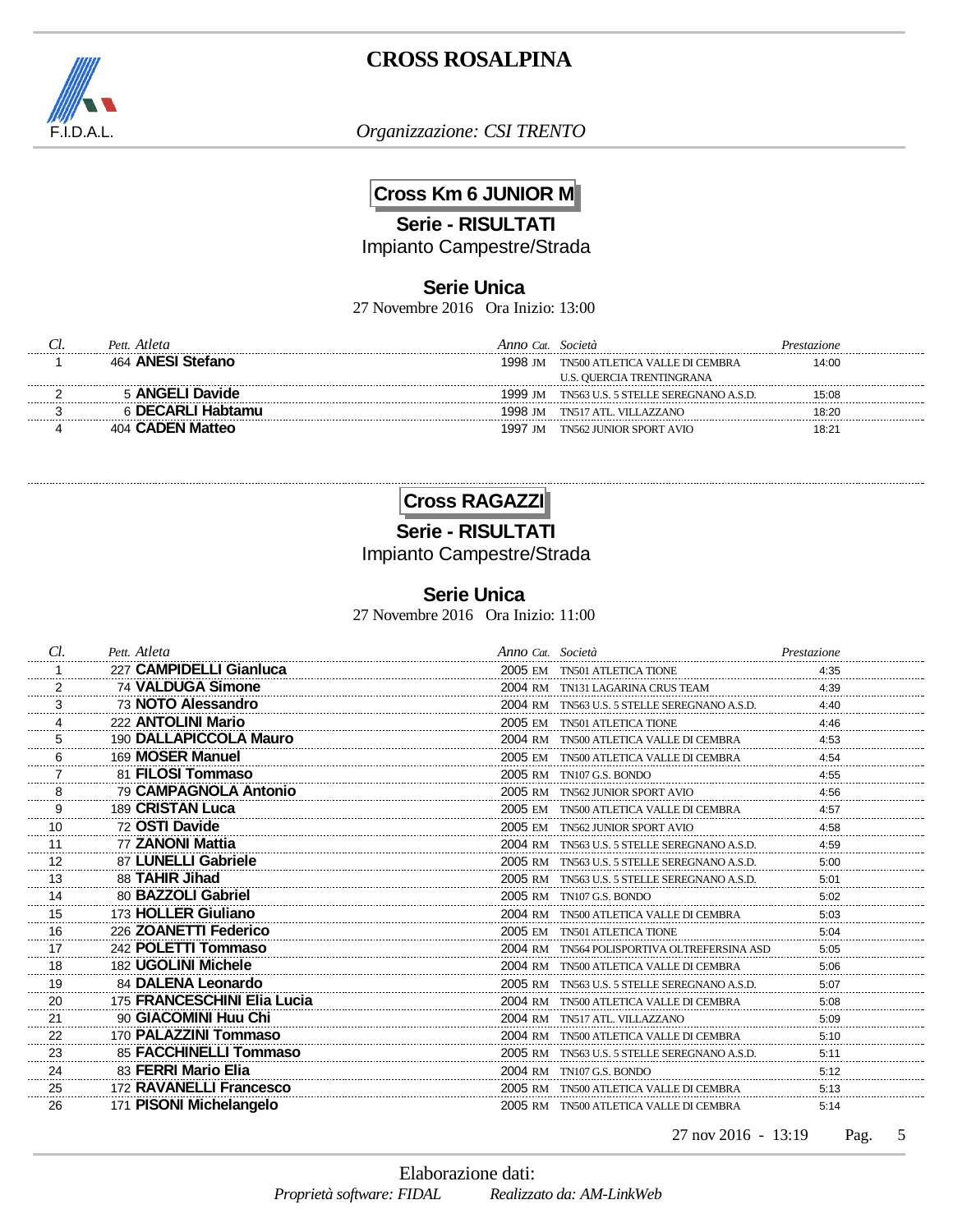

| 89 BALDESSARI Daniele     | 2005 RM | TN524 G.S. TRILACUM                  | 5:15 |
|---------------------------|---------|--------------------------------------|------|
| 82 VALENTI Gianmarco      | 2005 RM | TN107 G.S. BONDO                     | 5:16 |
| 75 <b>BONFANTI Nicola</b> | 2004 RM | TN563 U.S. 5 STELLE SEREGNANO A.S.D. | 5.1  |
| 78 RASPADORI Mattia       | 2004 RM | TN509 ATLETICA TEAM LOPPIO           | 5:18 |

## **Cross VETERANI**

**Serie - RISULTATI**

Impianto Campestre/Strada

#### **Serie Unica**

27 Novembre 2016 Ora Inizio: 12:00

| Pett Atleta                  | Anno Cat                                        |       |
|------------------------------|-------------------------------------------------|-------|
| 234 LEONARDI Maurizio        | 1959. SM55 TN600 USAM BAITONA                   | 16.24 |
| 209 MOSER Luciano            | 1953. SM60 TN103 ATLETICA CLARINA TRENTINO      |       |
| 210 OSS CAZZADOR Bruno       | 1961 SM55 TN563 U.S. 5 STELLE SEREGNANO A.S.D.  | 17.47 |
| 208 DALCOLMO Elio            | 1959. SM55 TN563 U.S. 5 STELLE SEREGNANO A.S.D. | 18:02 |
| 235 ODORIZZI Celestino       | 1951 SM65 TN608 FONDISTI                        | 18:40 |
|                              | ATL. VALLI DI NON E SOLE                        |       |
| 202 TITA Maurizio            | 1955. SM60 TN509 ATLETICA TEAM LOPPIO.          |       |
| 215 FILIPPI Franco           | 1958. SM55 TN563 U.S. 5 STELLE SEREGNANO A.S.D. | 21.28 |
| <b>TRISOTTO Renzo</b><br>204 | 1959. sm55 tn524 G.S. tril acum                 |       |
| 206 TAIT Roberto             | 1957 SM55 TN563 U.S. 5 STELLE SEREGNANO A.S.D.  |       |
| 203 LUCIN Luigi              | 1943 SM70 TN563 U.S. 5 STELLE SEREGNANO A.S.D.  | 24.31 |
| 207 PARIS Gianfranco         | 1952 SM60 TN563 U.S. 5 STELLE SEREGNANO A.S.D.  | 24.46 |

## **Cross SENIOR FEMMINILE**

**Serie - RISULTATI**

Impianto Campestre/Strada

### **Serie Unica**

27 Novembre 2016 Ora Inizio: 11:30

|  |  | $ -$ |
|--|--|------|

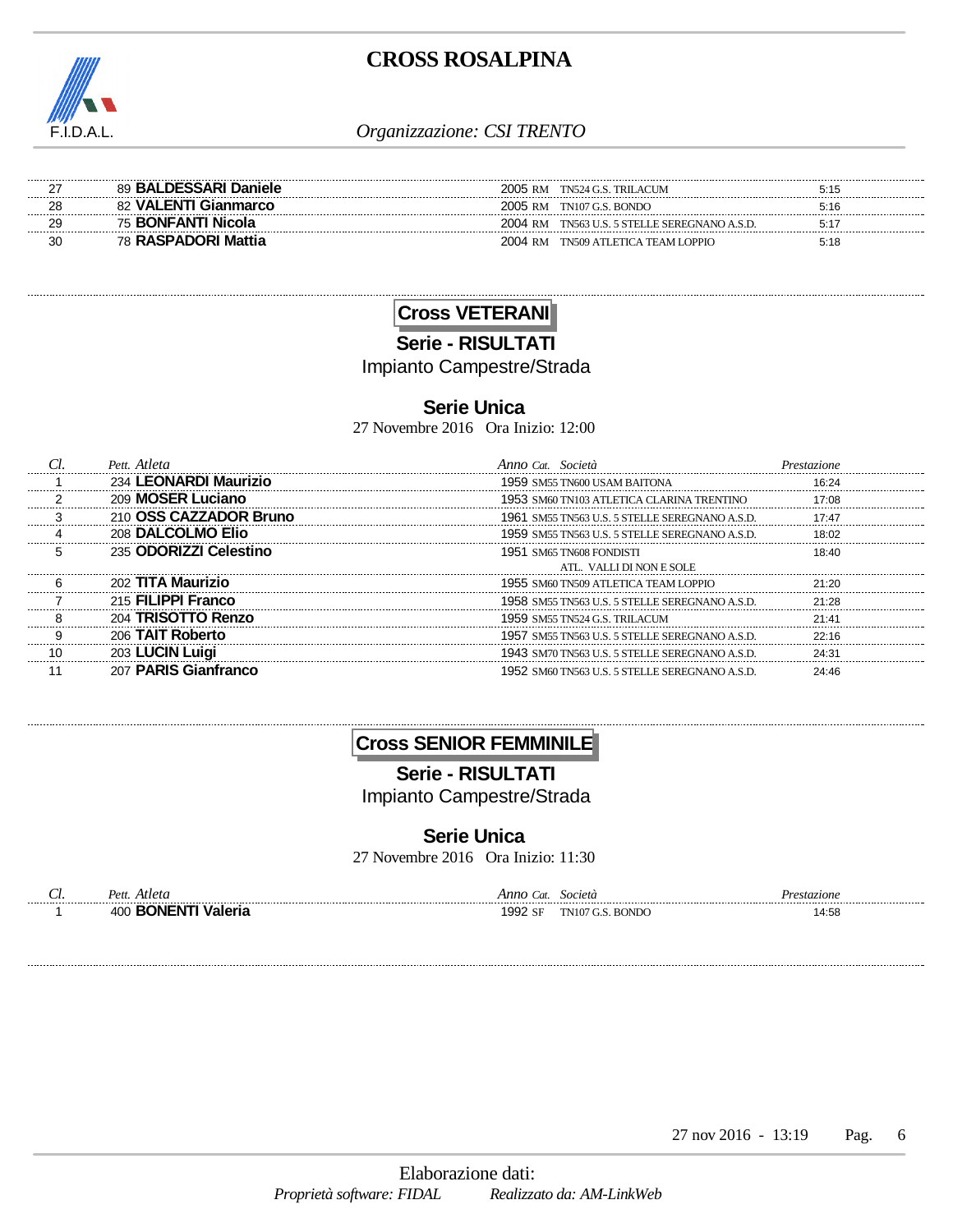

*Organizzazione: CSI TRENTO*

## **Cross AMATORI A F**

#### **Serie - RISULTATI**

Impianto Campestre/Strada

#### **Serie Unica**

20 Novembre 2016 Ora Inizio: 12:00 - Ora Fine: 13:00

| <i>Atleta</i><br>Pett     | Anno Cat<br>Società                            | Prestazione |
|---------------------------|------------------------------------------------|-------------|
| <b>BONVECCHIO Elektra</b> | 1978 SF35 TN563 U.S. 5 STELLE SEREGNANO A.S.D. | 12.13       |
| Mara                      | 1974 SF40 TN500 ATLETICA VALLE DI CEMBRA       | 14:05       |
|                           | TN103 ATLETICA CLARINA TRENTINO                | 15.27       |
| <b>BETTA Francesca</b>    | 1975 SF40 TN103 ATLETICA CLARINA TRENTINO      | 15:55       |
|                           | 1979 SF35 TN119 S.A. VALCHIESE                 |             |



**Serie - RISULTATI**

Impianto Campestre/Strada

### **Serie Unica**

27 Novembre 2016 Ora Inizio: 10:00

| GIOVANETTI Luna             | 2003 RF | TN563 U.S. 5 STELLE SEREGNANO A.S.D. | 6.33  |
|-----------------------------|---------|--------------------------------------|-------|
| VALENTI Luisa               |         | 2002 CF TN107 G.S. BONDO             | 6 49  |
| 152 VALENTI Linda           |         | 2003 RF TN107 G.S. BONDO             |       |
| 232 FAILONI Chiara          | 2002 CF | TN501 ATI ETICA TIONE                |       |
| <b>BOTANELLL</b> isa<br>151 | 2003 RF | TN509 ATLETICA TEAM LOPPIO           | 7.07  |
| 228 DEMATTE' Elisabetta     | 2003 RF | <b>TN501 ATLETICA TIONE</b>          | ′∙′?Զ |
| 239 PICCOLI Gloria          | 2002 CF | TN103 ATLETICA CLARINA TRENTINO      |       |
| 150 MANFREDI Alice          | 2003 RF | TN509 ATLETICA TEAM LOPPIO           |       |
|                             | 2003 RF | <b>TN562 JUNIOR SPORT AVIO</b>       |       |

# **Cross AMATORI B F**

**Serie - RISULTATI**

Impianto Campestre/Strada

### **Serie Unica**

27 Novembre 2016 Ora Inizio: 12:00

| Pett. Atleta                     | Anno Cat<br>Società                            | Prestazione |
|----------------------------------|------------------------------------------------|-------------|
| 100 <b>BEATRICI</b><br>l Lorenza | 1970 SF45 TN563 U.S. 5 STELLE SEREGNANO A.S.D. | 12.48       |
| <b>MERZ</b><br>162               | 1969 SF45 TN103 ATLETICA CLARINA TRENTINO      | 13:37       |
| <b>CELVA</b>                     | 1964 SF50 TN563 U.S. 5 STELLE SEREGNANO A.S.D. | 15:35       |
| 103 BADANO Francesca             | 1967 SF45 TN563 U.S. 5 STELLE SEREGNANO A.S.D. | 16:38       |
|                                  |                                                |             |

27 nov 2016 - 13:19 Pag. 7 Pag.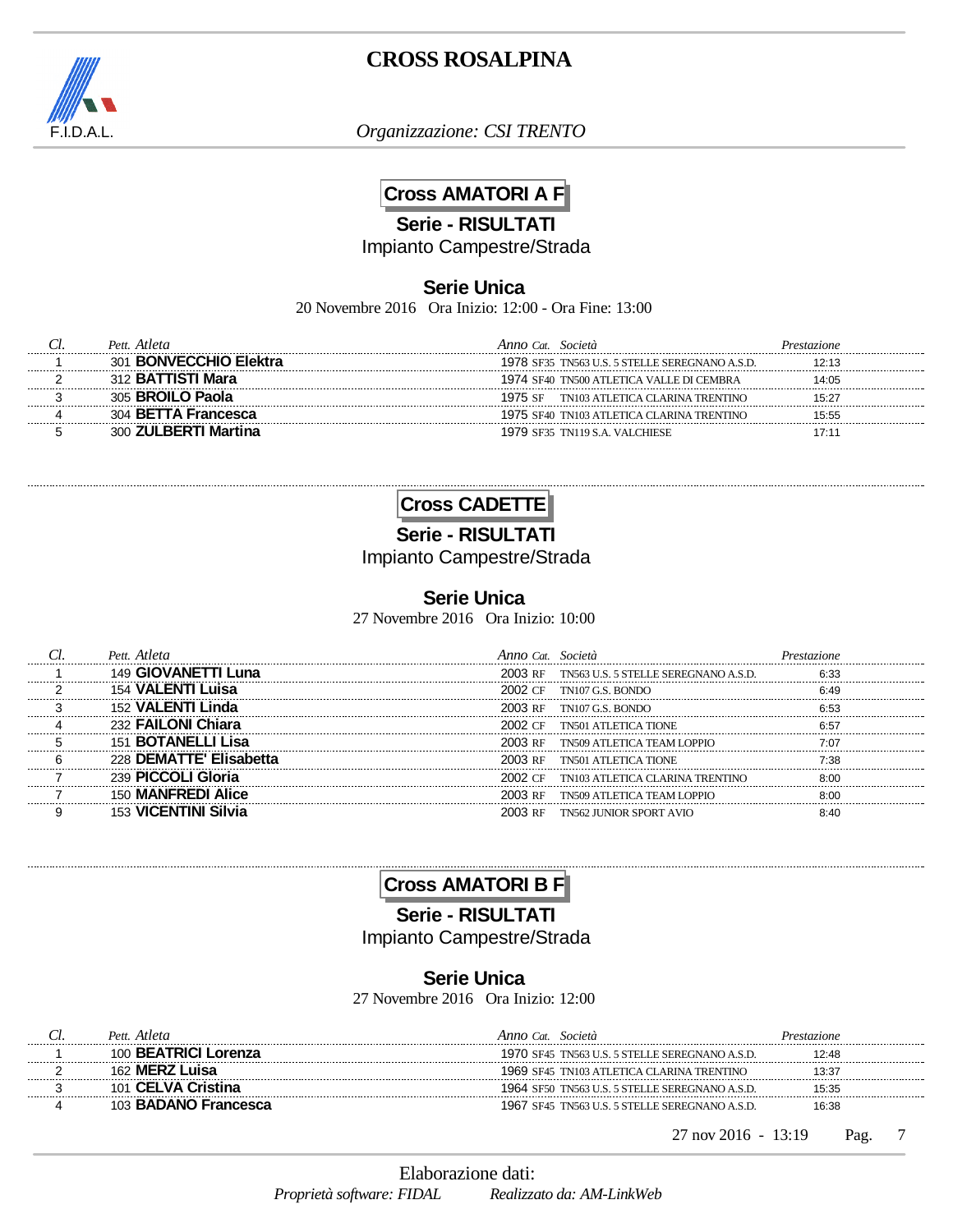

*Organizzazione: CSI TRENTO*

5 104 **BRIDI Giovanna** 1968 SF45 TN509 ATLETICA TEAM LOPPIO 16:49

## **Cross AMATORI A M**

**Serie - RISULTATI**

Impianto Campestre/Strada

#### **Serie Unica**

27 Novembre 2016 Ora Inizio: 13:00

| Atleta                 | Societa                                        |       |
|------------------------|------------------------------------------------|-------|
| <b>BERNARDI Ezio</b>   | 1973 SM40 TN500 ATLETICA VALLE DI CEMBRA       | 19.51 |
| <b>VALDUGA Claudio</b> | 1975 SM40 TN131 LAGARINA CRUS TEAM             | 20 18 |
| 308 BERTOLDI Nicola    | 1976 SM40 TN563 U.S. 5 STELLE SEREGNANO A.S.D. | 21.24 |
| ∩STI Luca              | 1975 SM40 TN562 JUNIOR SPORT AVIO              |       |
| <b>CATTANI Loris</b>   | TN600 USAM BAITONA                             |       |
|                        | TN517 ATL VILLAZZANO                           |       |

## **Cross AMATORI B M**

**Serie - RISULTATI**

Impianto Campestre/Strada

### **Serie Unica**

27 Novembre 2016 Ora Inizio: 12:00

| Cl.     | Pett. Atleta             | Anno Cat. Società                              | Prestazione |
|---------|--------------------------|------------------------------------------------|-------------|
|         | 193 LONER Alessio        | 1971 SM45 TN500 ATLETICA VALLE DI CEMBRA       | 15:17       |
|         | 108 MOLINARI Antonio     | 1967 SM45 TN563 U.S. 5 STELLE SEREGNANO A.S.D. | 15:28       |
| 3       | 198 POJER Alfredo        | 1966 SM50 TN500 ATLETICA VALLE DI CEMBRA       | 15:32       |
|         | 122 BROZ Alessandro      | 1971 SM45 TN131 LAGARINA CRUS TEAM             | 15:48       |
|         | 111 MASERA Sandro        | 1966 SM50 TN563 U.S. 5 STELLE SEREGNANO A.S.D. | 16:00       |
| 6       | 116 STENICO Stefano      | 1966 SM50 TN563 U.S. 5 STELLE SEREGNANO A.S.D. | 16:10       |
|         | 196 ANESI Luca           | 1967 SM45 TN500 ATLETICA VALLE DI CEMBRA       | 16:14       |
|         | 107 MARINI Gianfranco    | 1962 SM50 TN600 USAM BAITONA                   | 16:15       |
|         | 110 PANELATTI Luca       | 1967 SM45 TN119 S.A. VALCHIESE                 | 16:29       |
| 10      | 392 ZAMBONI Stefano      | 1966 SM TN103 ATLETICA CLARINA TRENTINO        | 16:37       |
| 11      | 118 DEMATTE' Alessandro  | 1964 SM50 TN563 U.S. 5 STELLE SEREGNANO A.S.D. | 17:16       |
| 12      | 117 CADEN Paolo          | 1966 SM50 TN562 JUNIOR SPORT AVIO              | 17:25       |
| 13      | 199 BALDO Corrado        | 1967 SM45 TN563 U.S. 5 STELLE SEREGNANO A.S.D. | 17:27       |
| 14      | 115 BERLOFFA Flavio      | 1966 SM50 TN509 ATLETICA TEAM LOPPIO           | 17:29       |
| 15      | 197 ANDREIS Giuseppe     | 1968 SM45 TN500 ATLETICA VALLE DI CEMBRA       | 17:35       |
| 16<br>. | 391 SILVESTRI Andrea     | 1969 SM45 TN103 ATLETICA CLARINA TRENTINO      | 17:57       |
| 17      | 194 CHISTE' Franco       | 1964 SM TN500 ATLETICA VALLE DI CEMBRA         | 18:17       |
| 18      | 195 CASAGRANDE Antonio   | 1971 SM45 TN500 ATLETICA VALLE DI CEMBRA       | 18:29       |
| 19<br>  | 112 FACCHINELLI Maurizio | 1965 SM50 TN563 U.S. 5 STELLE SEREGNANO A.S.D. | 18:50       |
| 20      | 389 HOLLER Marco         | 1972 SM40 TN500 ATLETICA VALLE DI CEMBRA       | 19:57       |
| 21      | 109 MANFREDI Giancarlo   | 1964 SM50 TN509 ATLETICA TEAM LOPPIO           | 21:02       |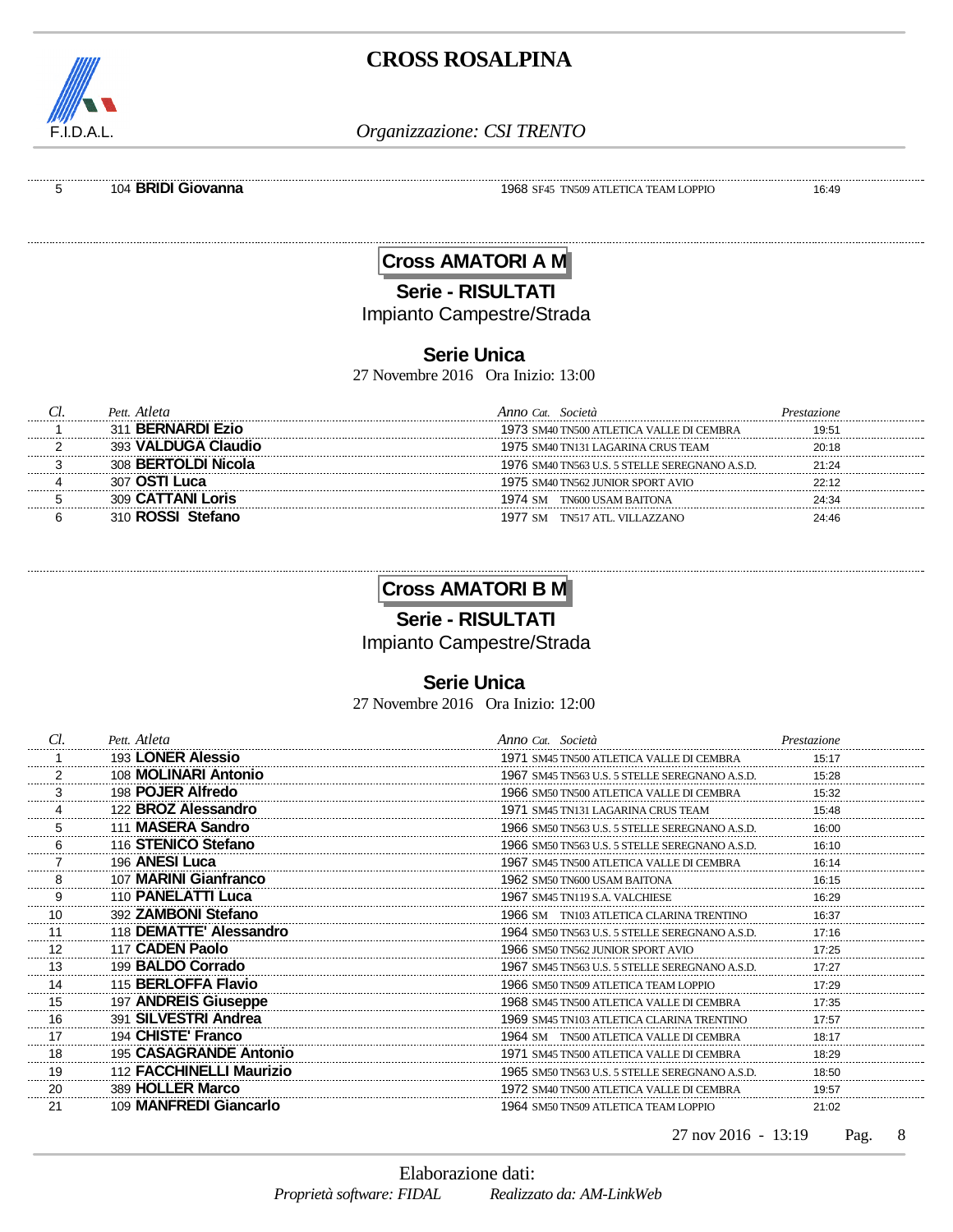

| 114 RIDOLFO Francesco | 1964 SM50 TN517 ATL. VILLAZZANO                | 21:15 |  |
|-----------------------|------------------------------------------------|-------|--|
| 120 GATTI Marco       | 1965 SM50 TN509 ATLETICA TEAM LOPPIO           | 21:30 |  |
| 123 RASPADORI Carlo   | 1969 SM45 TN509 ATLETICA TEAM LOPPIO           | 22:05 |  |
| 279 ROSA' Nicola      | 1966 SM50 TN563 U.S. 5 STELLE SEREGNANO A.S.D. | 22:36 |  |
|                       | G.S. FRAVEGGIO                                 |       |  |

**Cross CADETTI**

**Serie - RISULTATI**

Impianto Campestre/Strada

#### **Serie Unica**

27 Novembre 2016 Ora Inizio: 10:20

|                | Pett. Atleta               | Anno Cat. Società |                                              | Prestazione |
|----------------|----------------------------|-------------------|----------------------------------------------|-------------|
|                | 235 CARESANI Devid         |                   | 2002 CM TN501 ATLETICA TIONE                 | 7:28        |
| $\mathfrak{p}$ | 234 PENAFIEL DELGADO Aaron |                   | 2002 CM TN501 ATLETICA TIONE                 | 7:47        |
|                | 185 DEVIGILI Luca          |                   | 2003 RM TN500 ATLETICA VALLE DI CEMBRA       |             |
|                | 140 GHEZZI Martino         |                   | 2003 CM TN563 U.S. 5 STELLE SEREGNANO A.S.D. | 7.55        |
|                | 183 ROAT Gabriele          |                   | 2003 RM TN500 ATLETICA VALLE DI CEMBRA       | 7:58        |
|                | 231 CHOUIKH Abdelfattah    |                   | 2003 RM TN501 ATLETICA TIONE                 | 7:59        |
|                | 186 LUNEL Manuel           |                   | 2003 RM TN500 ATLETICA VALLE DI CEMBRA       | 8:00        |
| 8              | 106 COSER Gabriele         |                   | 2002 CM TN524 G.S. TRILACUM                  | 8:01        |
| 9              | 143 BENEDETTI Riccardo     |                   | 2003 RM TN509 ATLETICA TEAM LOPPIO           | 8:02        |
| 10             | 138 CHEMELLI Eric          | 2003 CM           | TN563 U.S. 5 STELLE SEREGNANO A.S.D.         | 8:03        |
| 11             | 229 DEMATTE' Davide        |                   | 2003 RM TN501 ATLETICA TIONE                 | 8:04        |
| 12             | 145 AGOSTINI Francesco     | 2003.CM           | TN517 ATL, VILLAZZANO                        | 8:05        |
| 13             | 141 OSTI Emanuele          |                   | 2003 RM TN562 JUNIOR SPORT AVIO              | 8.06        |
| 14             | 147 GATTI Davide           | 2002 CM           | TN509 ATLETICA TEAM LOPPIO                   | 8.08        |
| 15             | 192 GIRARDI Emanuele       | 2003 RM           | TN500 ATLETICA VALLE DI CEMBRA               | 8:09        |
| 16             | 230 DEMATTE' Luca          |                   | 2003 RM TN501 ATLETICA TIONE                 | 8:10        |
| 17             | 146 IACOMONI Federico      | 2002.CM           | TN563 U.S. 5 STELLE SEREGNANO A.S.D.         | 8:11        |
| 18             | 214 CALDONAZZI Gregorio    |                   | 2003 CM TN563 U.S. 5 STELLE SEREGNANO A.S.D. | 8:12        |

**Cross SENIOR M**

**Serie - RISULTATI**

Impianto Campestre/Strada

### **Serie Unica**

20 Novembre 2016 Ora Inizio: 13:00

| Pett. Atleta                 | Anno Cat. | Società                         | Prestazione |
|------------------------------|-----------|---------------------------------|-------------|
| 402 PERCO Emilio             | 1994 PM   | TN524 G.S. TRILACUM             | 18:52       |
| 403 MEZZANOTTE Federico      | 1984 SM   | TN500 ATLETICA VALLE DI CEMBRA  | 20:31       |
| <b>MOSER Giuliano</b><br>401 | 1984 SM   | TN103 ATLETICA CLARINA TRENTINO | 21:41       |
| 405 ROMAN Claudio            | 1983. SM  | TN500 ATLETICA VALLE DI CEMBRA  | 28:54       |

27 nov 2016 - 13:19 Pag. 9 Pag.